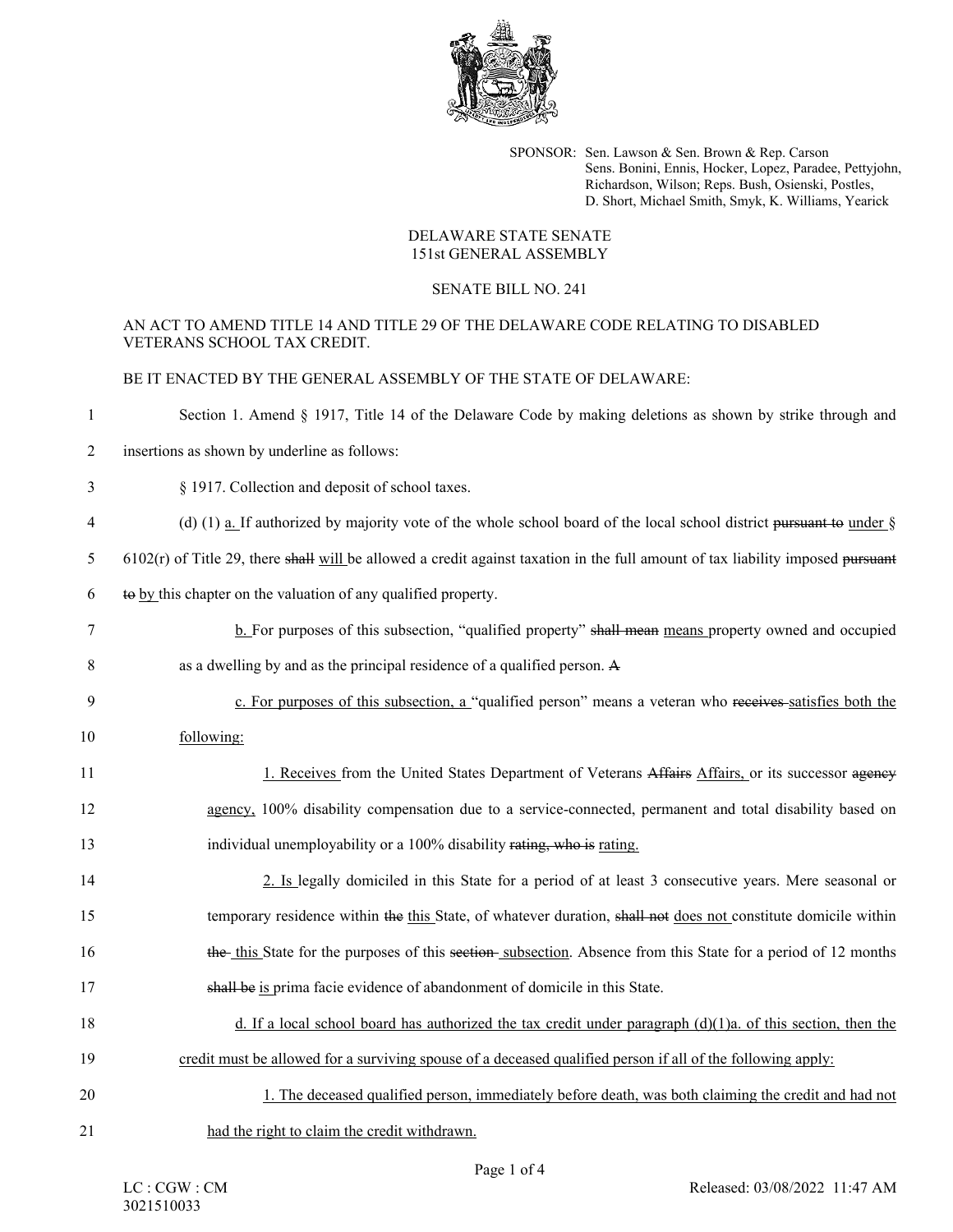| 22 | 2. The surviving spouse was a titled owner of the qualified property before the deceased qualified                           |
|----|------------------------------------------------------------------------------------------------------------------------------|
| 23 | person's death.                                                                                                              |
| 24 | 3. The surviving spouse has not remarried.                                                                                   |
| 25 | 4. The surviving spouse owns and occupies the qualified property as their principal residence.                               |
| 26 | e. A surviving spouse is no longer eligible for the credit if they do any of the following:                                  |
| 27 | 1. Remarry.                                                                                                                  |
| 28 | 2. Stop being a titled owner of the qualified property.                                                                      |
| 29 | 3. Stop occupying the qualified property as their principal residence.                                                       |
| 30 | f. The burden of establishing that the claimant meets the definition of qualified person shall be upon or is                 |
| 31 | an eligible surviving spouse is on the claimant.                                                                             |
| 32 | g. The receiver of taxes and county treasurer shall apply such credit after any change to the current                        |
| 33 | expense tax rate pursuant to $\S$ 6102 of Title 29.                                                                          |
| 34 | (2)a. No A credit against taxation on the valuation of real property as provided in this subsection shall-may                |
| 35 | not be allowed except in accordance with a form of written application prescribed by the Secretary of Finance in             |
| 36 | consultation with the receiver of taxes and county treasurer and provided by the receiver of taxes and county treasurer      |
| 37 | for use by the claimants under this subsection. Such application shall must be filed with and received by the receiver of    |
| 38 | taxes or county treasurer no later than April 30 immediately prior to before the beginning of that tax year.                 |
| 39 | b. Notwithstanding the application deadline in paragraph $(d)(2)a$ . of this section, the Secretary of Finance,              |
| 40 | in consultation with the receiver of taxes and country treasurer, shall establish a process for the receiver of taxes        |
| 41 | and county treasurer to use to verify the eligibility of a surviving spouse of a deceased qualified person and to            |
| 42 | maintain the credit for an eligible surviving spouse without disruption occasioned by the death of the qualified             |
| 43 | person.                                                                                                                      |
| 44 | (4) a. Where title to property on which a credit is claimed is held by claimant and another or others, either as             |
| 45 | tenants in common or as joint tenants, the claimant shall not be is not allowed a credit against that claimant's interest in |
| 46 | said the property in excess of the assessed valuation of that claimant's proportionate share in said-property, which         |
| 47 | proportionate share, for the property. For the purposes of this subsection, the claimant's proportional share is shall be    |
| 48 | deemed to be equal to that of each of the other tenants unless it is shown that the interests in question are not equal, in  |
| 49 | which event claimant's proportionate share shall must be as shown.                                                           |
| 50 | d. Right to claim credit under this subsection shall will be withdrawn for the subsequent tax year from                      |
| 51 | any taxpayer who has not paid in full such taxpayer's property tax bill by the end of the tax year for which a credit        |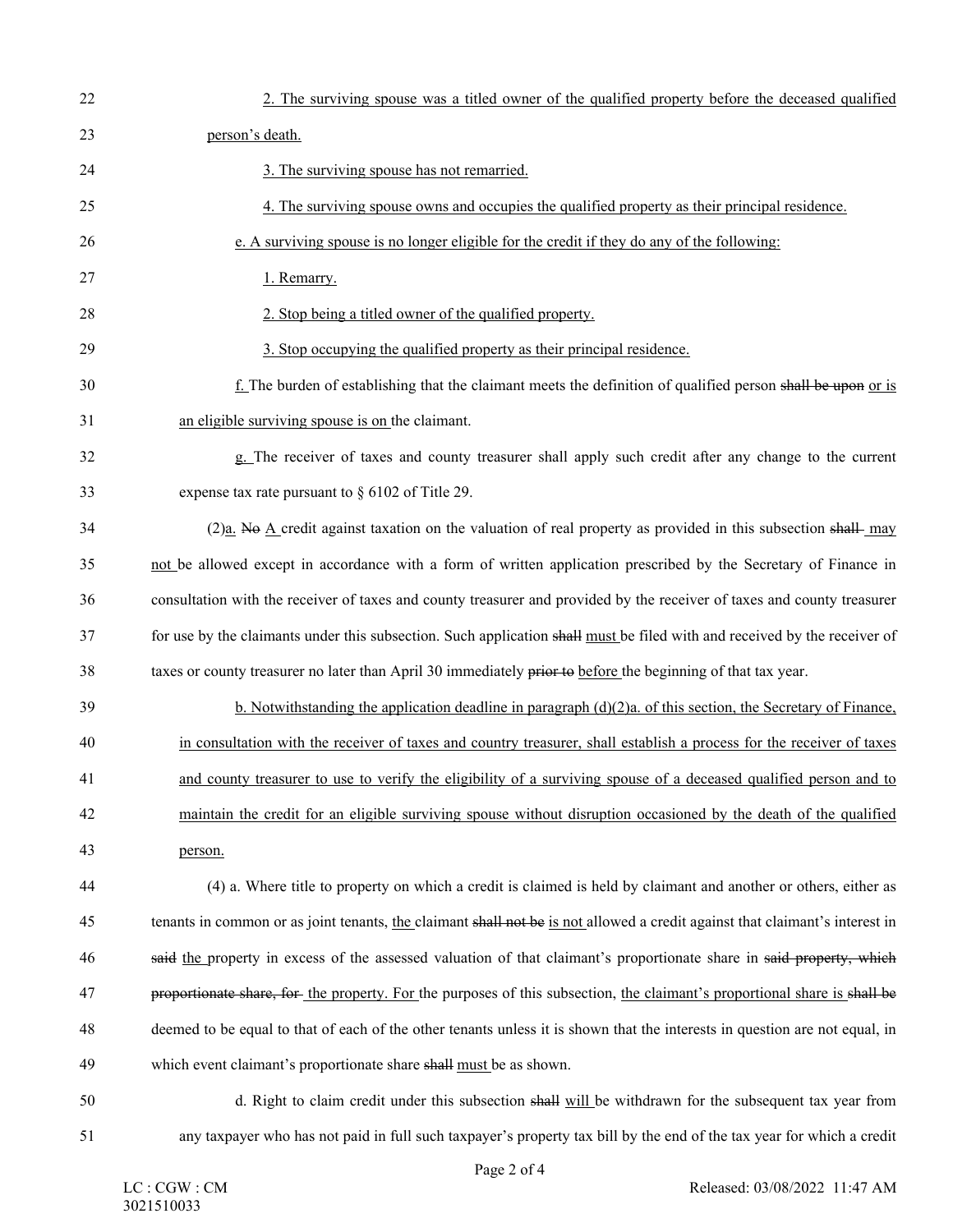52 was reported for that taxpayer to the Secretary of Finance by the receiver of taxes and county treasurer. Taxpayers 53 who fail to pay in full their property tax bill by the end of the tax year for which a credit was reported for that 54 taxpayer to the Secretary of Finance by the receiver of taxes and county treasurer may qualify for credits under this 55 subsection in subsequent tax years upon the payment in full of property taxes and penalties owed prior to before 56 the beginning of the subsequent tax year. A claimant must notify the receiver of taxes or county treasurer of any 57 modification in status that results in the claimant no longer meeting the definition of qualified person set forth in 58 paragraph (d)(1) of this section or no longer an eligible surviving spouse under paragraph (d)(1) of this section.

59 Section 2. Amend § 6102, Title 29 of the Delaware Code by making deletions as shown by strike through and 60 insertions as shown by underline as follows:

61 § 6102. Composition of General Fund; Delaware Higher Education Loan Program Fund.

62 (r) (1) A special fund of the this State is created in the Department of Finance to be known as the "Disabled 63 Veterans Property Tax Relief and Education Expense Fund," to which shall must be deposited \$1,000,000 received in any 64 revenue source not otherwise committed to a special fund and from which shall must be paid claims made under this 65 subsection and § 1919(e) of Title 14. Should such claims exceed \$1,000,000 during any fiscal year, the Secretary of 66 Finance, with the approval of the Director of the Office of Management and Budget and Controller General, may transfer 67 from the general contingency line in the Department of Education to the Disabled Veterans Property Tax Relief and 68 Education Expense Fund the amount of such reasonably foreseen additional claims. Any balance remaining in the Disabled 69 Veterans Fund at the conclusion of any fiscal year shall must revert to the General Fund.

70 (3) Local school boards shall decide through majority vote of the whole school board whether to authorize a credit 71 against taxation imposed pursuant to Chapter 19 of Title 14 on the valuation of any qualified property, as defined in § 72 1917(d) of Title 14. If a local school board has authorized the tax credit, then the credit must be allowed for a surviving 73 spouse of a deceased qualified person who satisfies the eligibility requirements in § 1917(d) of Title 14. The credit shall be 74 for the full amount of tax remaining after taking into account any exemption pursuant to Title 9 and Title 22. The receiver 75 of taxes and county treasurer shall apply such credit after any change to the current expense tax rate pursuant to this 76 subsection. In the event that local school boards choose not to authorize the aforementioned credit against taxation, the 77 sums appropriated herein will revert to the General Fund. In the first year after a school board authorizes a credit, the 78 Secretary of Finance, in consultation with the receiver of taxes or county treasurer, shall determine the effective date of 79 such credit based upon reasonable implementation requirements and operational capacity.

## **SYNOPSIS**

This Act expands the Disabled Veterans School Tax Credit to include a deceased disabled veteran's surviving spouse. HB 214 with HA 1, passed by the 151st General Assembly, created the Disabled Veterans Property Tax Relief and